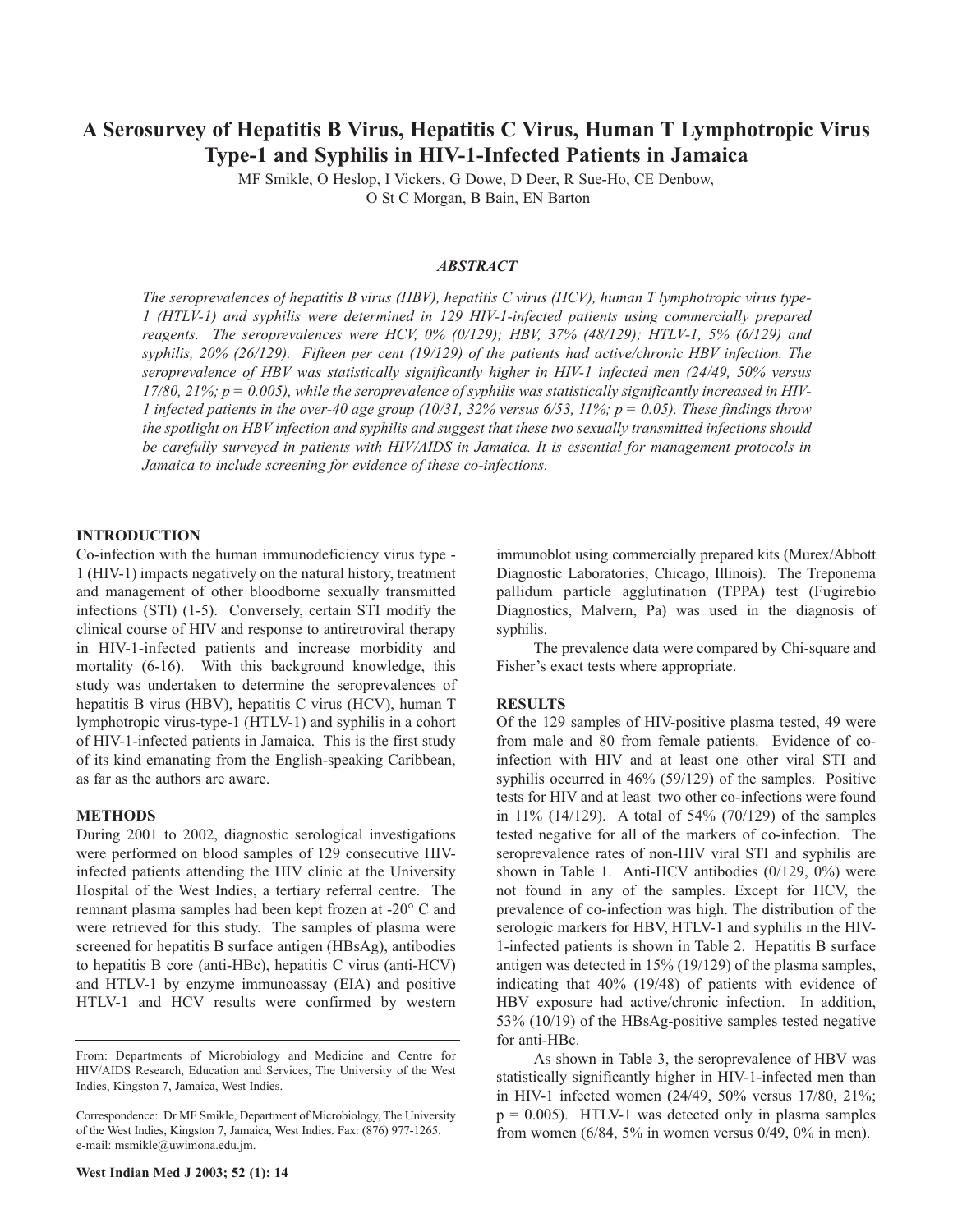The age distribution of the infections is summarized in Table 4. Age was ascertained in 84/129 (65%) of the patients. The seroprevalence of syphilis was statistically significantly higher in those older than 40 years of age (10/31, 32% versus 6/53, 11%;  $p = 0.05$ ).

Table 1: Seroprevalence of hepatitis B virus (HBV), hepatitis C virus (HCV), human T lymphotropic virus-type 1 (HTLV-1) and syphilis in 129 human immunodeficiency virus-type 1 (HIV-1) infected patients.

| <b>Infection</b> | Prevalence $(\% )$ |
|------------------|--------------------|
| <b>HBV</b>       | 48 (37)            |
| <b>HCV</b>       | 0(0)               |
| HTLV-1           | 6(5)               |
| Syphilis         | 26(20)             |

| Table 2: | Distribution of serological markers for hepatitis B virus (HBV), |
|----------|------------------------------------------------------------------|
|          | human T lymphotropic virus-type 1 (HTLV-1) and syphilis in 129   |
|          | human immunodeficiency virus type-1 (HIV-1) infected patients.   |

| Serologic marker           | Prevalence $(\% )$ |
|----------------------------|--------------------|
| anti-HBc                   | 38(31)             |
| HBsAg                      | 19(15)             |
| $anti-HTIN-1$              | 6(5)               |
| Reactive syphilis serology | 26(20)             |
| anti-HBc and syphilis      | 10(8)              |
| HBsAg and syphilis         | 3(2)               |
| anti-HTLV-1 and syphilis   | 0(0)               |
| Negative                   | 70 (54)            |

Table 3: Gender distribution of serologic markers of hepatitis B virus (HBV), human T lymphotropic virus-type 1 (HTLV-1) and syphilis in human immunodeficiency virus -type 1 (HIV-1) infected patients.

|                  |                    | Prevalence $(\% )$   |           |
|------------------|--------------------|----------------------|-----------|
| <b>Infection</b> | Male<br>$(n = 49)$ | Female<br>$(n = 80)$ | p value*  |
| <b>HBV</b>       | 24(50)             | 17(21)               | 0.005     |
| Syphilis         | 13(27)             | 12(15)               | <b>NS</b> |
| HBV and syphilis | 7(14)              | 5(6)                 | <b>NS</b> |
| $HTLY-1$         | 0(0)               | 5(6)                 | <b>NS</b> |

\*NS = not significant

Table 4: Age distribution of serological markers of hepatitis B virus (HBV), human T lymphotropic virus-type 1 (HTLV-1) and syphilis in human immunodeficiency virus-type 1 (HIV-1) infected patients.\*

| Age group/years (n) | Prevalence $(\% )$ |                 |          |  |
|---------------------|--------------------|-----------------|----------|--|
|                     | <b>HBV</b>         | <b>Syphilis</b> | $HTIN-1$ |  |
| $20 - 30(24)$       | 8 (33)             | 3(13)           | 2(8)     |  |
| $31 - 40(29)$       | 12(41)             | 3(10)           | 2(7)     |  |
| $41 - 50(13)$       | 6(49)              | 5 (40)          | 0(0)     |  |
| 51 and over $(18)$  | 6(33)              | 5 (30)          | 1(6)     |  |

\*The prevalence of syphilis was significantly higher in patients older than 40 years of age (10/31, 32% v 6/53, 11%;  $p = 0.05$ ). Age was ascertained in 84/129 patients.

#### **DISCUSSION**

High rates of co-infection with other bloodborne STI in HIV-1-infected patients are well documented (17). Nonetheless, the present study provides data on the potential for cotransmission of the STI pathogens. This has implications for the natural history of HIV-1 infection and for the outcome of therapy of HIV/AIDS.

If a patient has hepatic dysfunction from underlying liver infection, this increases the likelihood of hepatic side effects of highly active antiretroviral therapy (HAART) (3,6). For example, infection with HCV is known to be a major contributor to morbidity and mortality in patients infected with HIV (3). Studies conducted elsewhere indicate that 30-50% of patients with HIV are co-infected with HCV (3). Whereas antiretroviral therapy has improved life expectancy in HIV/AIDS patients, HCV-induced liver disease has emerged as a leading cause of morbidity and death in this population (3,6). The observed low prevalence of HCV in this group of patients reflects the low prevalence of HCV in the general Jamaican population (18,19). If the absence of HCV from the HIV-1 infected cohort in our study holds true in general, this would signal a distinct advantage for the management of Jamaican patients with HIV/AIDS.

The HBV seroprevalence rate of 37% observed in this cohort of HIV-1-infected patients is almost three times that reported in the general Jamaican population and surpasses that found in other high risk groups (18-21). The seroprevalence of HBV in the HIV-1-infected men observed in this study is similar to that reported in HIV-1-infected men in developed countries (22). One of the more disturbing observations of this study is the high proportion of patients with active/chronic HBV infection. The test for total anti-HBc is invariably positive when HBsAg is present in a clinically ill patient and can be used to validate the HBsAg reaction (23). More than half of the HIV-1-infected patients with active/chronic HBV infection, indicated by HBsAg positivity, tested negative for anti-HBc antibody. The reason for this unusual HBV result is not clear; however, the course of HBV infection and the host immune response to HBV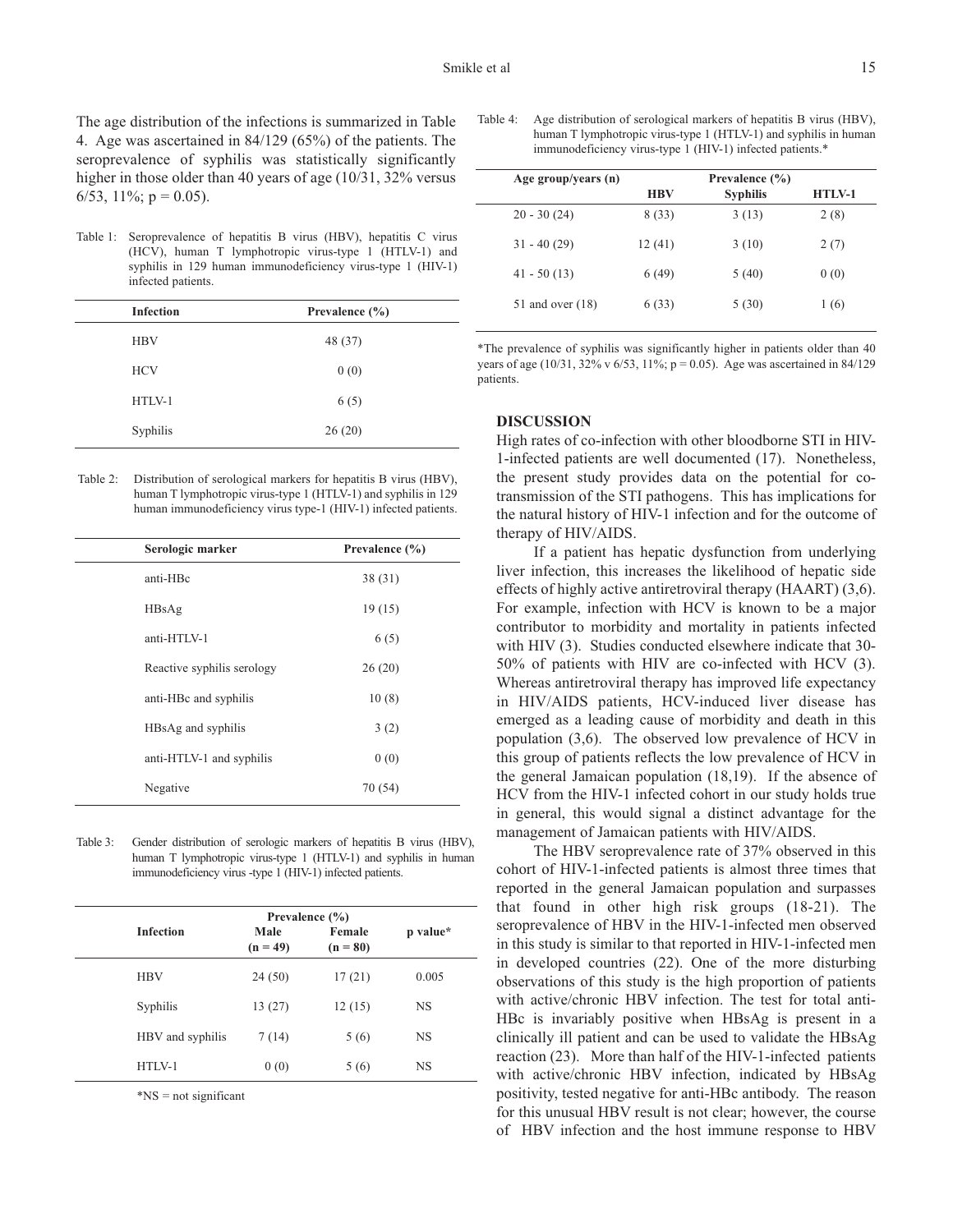may be modified in HIV-infected patients with immune deficiency (24). The scope of this study did not allow for repeat testing, detection of other HBV markers and performance of liver function tests to assess chronicity, infectivity or carrier status of HBV infection in the patients. It is known from other studies that chronic viral hepatitis is one of the risk factors for severe hepatoxicity in HIV-1 infected patients treated with non-nucleoside reverse transcriptase inhibitors (NNRTIs) including nevirapine (NVP) and efavirenz (EFV), so this problem might be anticipated in the subset of our patients who are carriers of hepatitis B (7). From another perspective, some antiretroviral drugs, including HAART, may induce mutations in HBV conferring resistance to drugs such as lamivudine (3TC) (10). One might anticipate, then, that the patients in this series who are co-infected with HBV and HIV may lose the potential benefit of lamivudine if treated with these antiretrovirals. Previous studies in Jamaicans reported current HBV infection in 1-6% of high risk groups (18,19).

The prevalence rate and gender distribution of HTLV-1 found in the HIV/AIDS population are roughly comparable with those found in the general Jamaican population, although it is surprising that not even one male patient with HTLV-1 was found in the series (20,26). The potential adverse consequences of HTLV-1 co-infection in HIV/AIDS patients are of particular concern to HTLV-1 endemic areas such as Jamaica. Some studies suggest that HIV-1 coinfection upregulates HTLV-1/11 expression and disease manifestations while others indicate that HTLV-1 infection adversely affects the acquisition and clinical course of HIV-1 infection (11,15). The clinical course in Jamaicans coinfected with these two retroviruses should be followed keenly.

The seroprevalence of syphilis in this cohort of HIV-1 infected patients is unexpectedly high despite the well known association between syphilis and HIV infection (1,17). The 20% seroprevalence of syphilis observed is several-fold greater than that found in the general population and highrisk groups in Jamaica (20). This suggests that, at least in this cohort, the HIV-1-infected group constitutes an important reservoir. This could have implications for further spread of syphilis at a time when the health authorities are optimistic about bringing this disease under control.

In conclusion, the sequelae of syphilis and chronic HBV infection should be carefully surveyed in HIV/AIDS patients in Jamaica. Co-infection with other bloodborne STI should be seriously considered among the factors likely to complicate the management of patients with HIV/AIDS in Jamaica.

#### **REFERENCES**

- 1. Fleming DT, Levine WC, Trees DL, Tambe P, Toomey K, St Louis ME. Syphilis in Atlanta during an era of declining incidence. Sex Transm Dis 2000; **27**: 68-73.
- 2. Thami GP, Kaur S, Gupta R, Kanwar AJ, Sood S. Syphilitic panuveitis and asymptomatic neurosyphilis: a marker of HIV infection. Int J STD AIDS 2001; **12**: 754-6.
- 3. Dodg M, Tavil AS. Hepatitis C and human immunodeficiency virus coinfections. J Clin Gastroenterol 2001; **33**: 367-74.
- 4. Santolamazza M, Delle Monache M, Alvino A, Bacosi M, D'Innocenzo S, Ciervo U et al. Multiple viral infections in a group of intravenous drug users: hepatitis B virus exposure is the risk factor. Eur J Gastroenterol Hepatol 2001; **13**: 1347-54.
- 5. Sud A, Singh J, Dhiman RK, Wanchu A, Singh S, Chawla Y. Hepatitis B virus co-infection in HIV infected patients. Trop Gastroenterol 2001; **22**: 90-2.
- 6. Monga HK, Rodriquez-Barradas MC, Breauz K, Khattak K, Troisi CL, Velez M et al. Hepatitis C virus infection-related morbidity and mortality among patients with human immunodeficiency virus infection. Clin Infect Dis 2001; **33**: 240-7.
- 7. Sulkowski MS, Thomas DL, Mehta SH, Chaisson RE, Moore RD. Hepatotoxicity associated with nevirapine or efavirenz-containing antiretroviral therapy: role of hepatitis C and B infections. Hepatology 2002; **35**: 182-9.
- 8. Wit W, Weverling GJ, Weel J, Jurriaans S, Lange JM. Incidence of and risk factors for severe hepatotoxicity associated with antiretroviral combination therapy. J Infect Dis 2002; **186**: 23-31.
- 9. Pouti M, Airoldi M, Bruno R, Zanini B, Spinetti A, Pezzoli C et al. Hepatitis B virus co-infection in human immunodeficiency virusinfected subjects. AIDS Rev 2002; **4**: 27-35.
- 10. Wolters LM, Niesters HG, Hansen BE, van der Ende ME, Kroon FP, Richter C et al. Development of hepatitis B virus resistance for lamivudine in chronic hepatitis B patients co-infected with the human immunodeficiency virus in a Dutch cohort. J Clin Virol 2002; **24**: 173-81.
- 11. Szabo J, Beck Z, Csoman E, Liu X, Andriko I, Kiss J et al. Differential patterns of interaction between HIV type 1 and HTLV type 1 in monocyte-derived macrophages cultured in vitro: implications for in vivo coinfection with HIV type 1 and HTLV type 1. AIDS Res Hum Retroviruses 1999; **15**: 1653-66.
- 12. Cesaire R, Dehee A, Lezin A, Desire N, Bourdonne O, Dantin F et al. Quantification of HTLV type 1 and HIV type 1 DNA load in coinfected patients: HIV type 1 infection does not alter HTLV type 1 proviral amount in the peripheral blood compartment. AIDS Res Hum Retroviruses 2001; **17**: 799-805.
- 13. Pierik LT, Murphy EL. The clinical significance of HTLV-1 and HTLV-11 infection in the AIDS epidemic. AIDS Clin Rev 1991; **1**: 39-57.
- 14. Hishida O, Ayisi NK, Aidoo M, Brandful J, Ampoto W, Osei-Kwasi M et al. Serological survey of HIV-1, HIV-2 and human T-cell leukemia virus type 1 for suspected AIDS cases in Ghana. AIDS 1994; **8**: 1257-61.
- 15. Chavance M, Neisson-Vernant C, Quist-Monplaisir N, Armenguad B, Chout R. HIV/HTLV-1 coinfection and clinical grade at diagnosis. J Acquir Immune Defic Syndr Human Retrovirol 1995; **8**: 91-5.
- 16. Beilke MA, Japa S, Vinson DG. HTLV-1 and HTLV-11 virus expression increase with HIV-1 coinfection. J Acquir Immune Defic Syndr Hum Retrovirol 1998; **15**: 391-7.
- 17. Rodriquez OES, Gil MLM, Santana JFH, Canal JML, Sanchez AMM. Prevalence of serologic markers of HBV, HDV, HCV and HIV in noninfection drug users compared to infection drug users in Gran Canaria, Spain. Eur J Epidemiol 1998; **14**: 551-61.
- 18. King SD, Dodd RY, Haynes G, Wynter HH, Sullivan MT, Serjeant GR et al. Prevalence of antibodies to Hepatitis C virus and other markers in Jamaica. West Indian Med J 1995; **44**: 55-7.